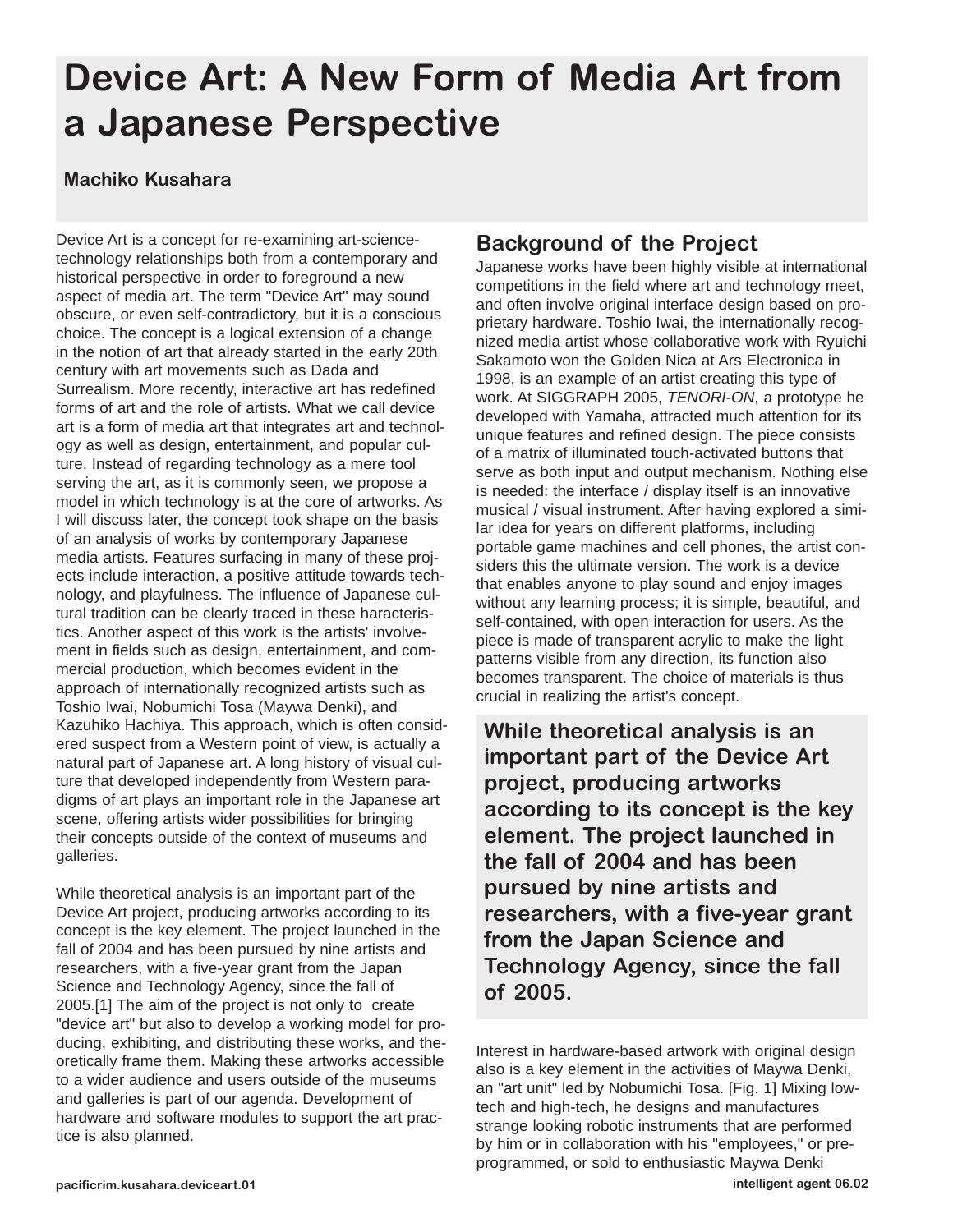fans.[2] Although they often look odd and incorporate crazy ideas, the instruments function perfectly well. They are constructed on the basis of his knowledge and understanding of technology and material, as well as the practical skills required in cutting and molding metal parts, and working with programming chips and computers. While the instruments look strange, their mechanism is clearly visible to the audience, and Nobumichi Tosa even explains how they work during the performances. The fact that the robotic instruments occasionally do not immediately function properly also becomes part of the performance. It is important to the artist to keep the technology transparent and visible, including the possibility of its malfunctioning. Criticism of an industry that hides the "IT" behind a "wall" is an important part of his concept. With his funny robots and devices, Tosa insists that technology should not become a black box.



Figure 1. Nobumichi Tosa (Maywa Denki) with his sculptures.

The creation of entertaining works with original, physical interface design is a field not limited to professional artists. For the past few years, SIGGRAPH's Emerging Technologies (E-Tech) and Art Gallery have been filled with Japanese art works and research projects, including numerous ones by students.[3] With approaches ranging from Hi-tech to low-tech, they have come up with original and playful ideas involving unexpected uses of technologies. At SIGGRAPH 05, visitors could push around a tea can on a table and simultaneously see on a screen how little virtual creatures, *Kobitos*, performed the visitors' action [Fig. 2]; or suck different kinds of virtual food and drink through a plastic straw, while the actual pressure, vibration, and sound produced by drinking would be simulated by the system.[4] [Fig. 3] At SIGGRAPH06, participants could touch a soap bubble, with images projected on its surface, which would produce sound when it broke upon touch.[5] [Fig. 4] Or they **intelligent agent 06.02 pacificrim.kusahara.deviceart.02**

could chase the shadows of invisible goblins, suck them up with a vacuum cleaner, and feel their weight.[6] As these examples show, a combination of interaction, application of physical material and custom-made devices, as well as playfulness characterizes many of these works from Japan, be they meant as art or research. An affirmative attitude towards technology is another crucial feature of these projects. Technology is not treated as something that should remain hidden behind an artistic concept, or something that instigates fear; rather, it is an important part of these works to make visible to the audience / participants what technology has to offer. However, this does not mean that the technologies used are idealized. Even the risks accompanying technology can be represented in a playful manner, as in the case of Maywa Denki's performances and custom-made electronic instruments. The bare circuits occasionally emit sparks when the instruments are played by the artist, who comments, "Hundred volts – very dangerous!"

However, works that are highly appreciated in Japan are often criticized by the Western art community for their lack of seriousness. These criticisms are often related to the entertainment factor in the works and their affirmative attitude towards technology, which are both typical of Japanese works, as indicated earlier. However, being critical does not necessarily require being serious or negative towards technology. This issue is deeply rooted in each of the societies' histories, particularly the effects of the industrial revolution.

In Europe and in the United States, the industrial revolution and automation are remembered as extremely negative and inhuman experiences for average people. Films such as Fritz Lang's *Metropolis* and Charlie Chaplin's *Modern Times* both illustrate this attitude. The experience certainly was different in Japan, where the industrial revolution took place much later in a short period of time in which the country was trying to catch up after more than two hundred years of isolation.[7] This also connects to the tradition of using science and technology for entertainment purposes rather than practical applications. Japan had a long period of peace until the mid-18th century when it opened its borders and the latest technologies and scientific instruments were imported and utilized for entertainment instead of "practical" purposes such as the manufacturing of weapons. Technology was something to be enjoyed rather than something to be feared.

The close relationship between art, entertainment, and design, as in the case of artists creating artworks on game platforms, games themselves, or commercially available products, may also seem problematic from a Western perspective,. Toshio Iwai's *TENORI-ON*, which I referred to earlier, has been developed in collaboration with Yamaha. His *ELECTROPLANKTON* is an artwork to be played on the Nintendo DS game machine. As in the case of *TENORI-ON*, the software invites users to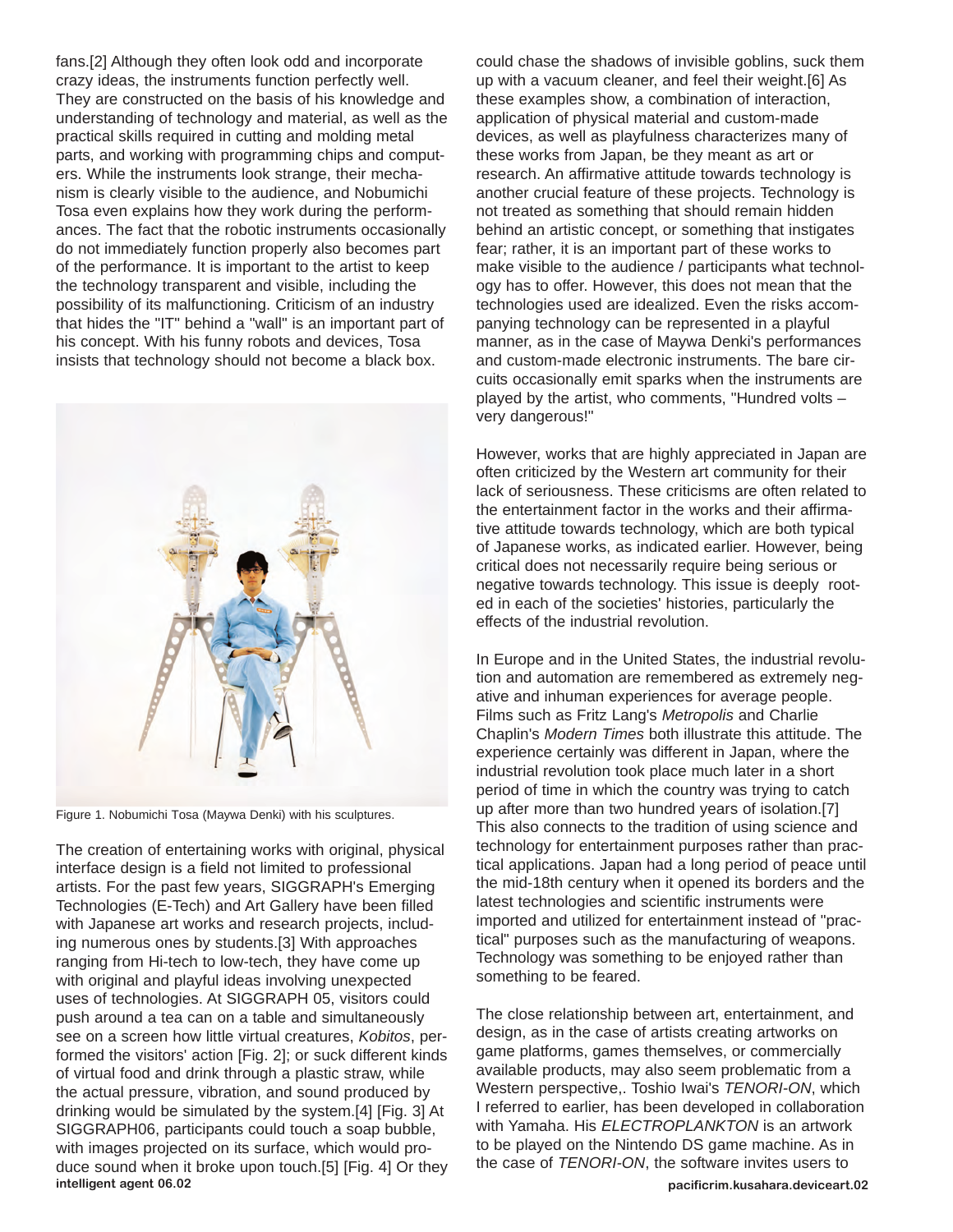

Figure 2. *Kobito: Virtual Brownies.*



Figure 3. *Straw-like User Interface (SUI).*



Figure 4. *Bubble Cosmos.*

enjoy the audiovisual experiences they create.

Games, toys, and gadgets created by artists are not very common, but they are not a rare phenomenon in Japan and are widely accepted as a part of popular culture. *Bitman*, for example, is "high-quality jewelry" anyone can enjoy, as its creators Maywa Denki and Ryota Kuwakubo claim.[8]

The 7cm x 7cm white plastic frame with an 8x8 matrix of red LEDs displays the pixeled image of a man, a figure familiar from early games. [Fig. 5] Hung with a chain around one's neck, the bitmap image shows a real time animation of *Bitman* trying to keep his balance in the swinging world. By shaking the "jewelry" one can make *Bitman* dance.ix The movement of the digital bitmap character is created in real time as the embedded sensors detect acceleration and tilting of the panel. The product is commercially available along with other goods developed by the artists. The distributor of the piece is Yoshimoto Kogyo Inc., the king of Japan's entertainment business, which hires most of the standup comedians appearing on Japanese TV. Nobumichi Tosa himself (who leads Maywa Denki as its "CEO") is officially an employee of Yoshimoto, although he recently separated some of his activities from the company.

While Tosa, with his strong commitment to consciously crossing the border between art and entertainment, is a special case, the boundaries between art and related fields are not as rigid as in the West, because the notion of art itself is different, as is widely known. Some of the best paintings in Japanese art can be found on sliding doors and folding screens. Famous artists, such as Hokusai or Hiroshige, made woodblock prints for the public. Distinctions between notions such as fine art and applied art, or high art and low art, do not exist. These distinctions appeared and became standards in Western art history. In Japan, with its different social and cultural background, these classifications were not made. Although the Japanese art system has been western-

**Could artists publish their work as software running on a popular gaming platform and still claim it to be an artwork? They probably could. To put it another way, could digital "content" that is commercially available and runs on a game platform be seen as an artwork? How about a gadget, or a machine?** 

ized over the past one hundred years, there still exists a cultural tradition that encourages artists and the audience to share artistic experiences outside art venues.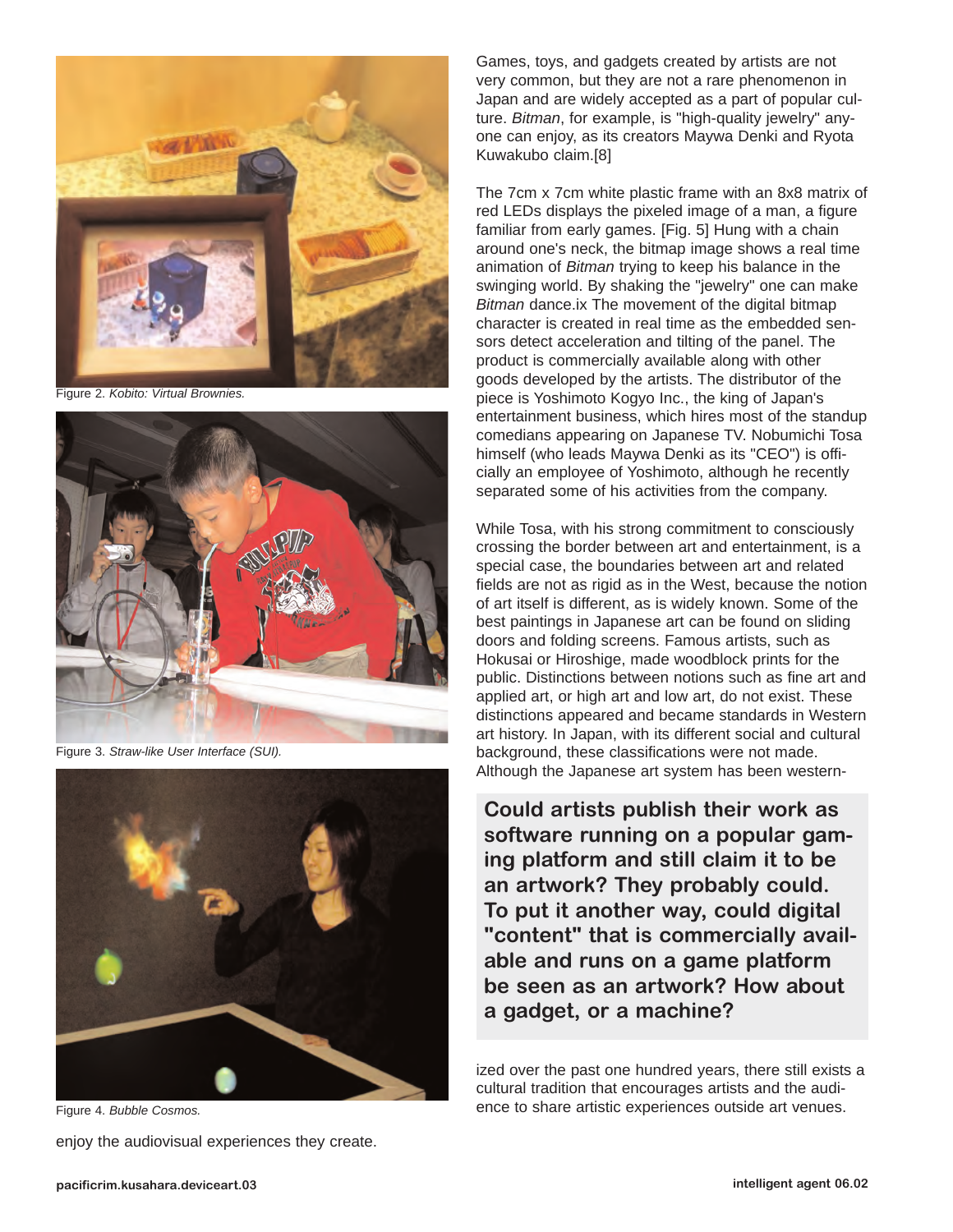## **Art in the Age of Digital Reproduction Technologies**

There have been long discussions on how better relationships between art and technology could be established. However, traditional art paradigms are still powerful enough to make art curators and even artists hesitate when it comes to exploring what media technology may mean to art. In order to recognize the boundaries we have taken for granted, we could ask ourselves the following questions:



Figure 5. Maywa Denki and Ryota Kuwakubo, *Bitman*

Could artists publish their work as software running on a popular gaming platform and still claim it to be an artwork? They probably could. To put it another way, could digital "content" that is commercially available and runs on a game platform be seen as an artwork? How about a gadget, or a machine?

Many might hesitate to answer yes. However, we have already seen examples of these projects by artists who make their works, running on game platforms, commercially available. Could we claim that they do not qualify as artworks because they exist outside of galleries and museums? (They often have been exhibited in art venues as well.) Or are they not art because they are not sold on the art market? How do we define art? We live in a postmodern society of mass-produced **intelligent agent 06.02 pacificrim.kusahara.deviceart.04**

objects, simulated realities, and simulacra. The aura of the original, which has been valued by the art world for so long, becomes questionable for artists coping with the reality of our society today. The situation has become even more complex since an essential feature of digital technology is to enable the production of multiple, completely identical copies.

In the beginning of the 20th century, Marcel Duchamp already turned the idea of "originality" upside down with his *Fountain* piece, two years after he had moved to the United States where the effects of a mass-productionbased consumer society were clearly visible.

In the 1960s, Nam June Paik created video sculptures by combining TV monitors and video images that were either appropriated from regular TV programs or commissioned from younger video artists. Commercially produced TV sets and news programs became original once they had been reconfigured according to his concept and "signed" by the artist. What, then, could be the position of an artist in the age of digital reproduction technology with regard to the notion of originality, the role of an artist, or the "sublime" experience that a great piece of art is supposed to bring to its viewers?

There could be multiple answers to this question, and different approaches to recognizing projects as artworks. One possible answer would be that what qualifies a project as art has nothing to do with the uniqueness of the physical component. A work that exists in multiples, even if they are not numbered as in the case of many lithographs or "original" photographs, becomes a piece of art if it brings artistic experiences to its viewer. That brings us back to a question we had asked earlier: what is the difference between a piece of art and a commercial product, or a designed object? These questions have not been fully answered, but cannot be avoided. Device Art is a movement aimed at openly raising these questions and proposing possible answers that make sense in the age of digital technologies.

### **So What Is Device Art?**

The term "device" usually means an instrument that serves to achieve a certain effect as part of a process. In the case of art, the goal has traditionally been an effect that the final work has on its viewers. A device used in realizing the work is not necessarily an essential part of its content – it only plays an instrumental role in the process of production. In other words, the goal and the device used for achieving it belong to different hierarchical levels. The device serves the goal.

This has been true for most traditional art. Oil paint or brushes are not considered essential in the process of presenting and appreciating a painting, except as the tools or medium utilized for its creation.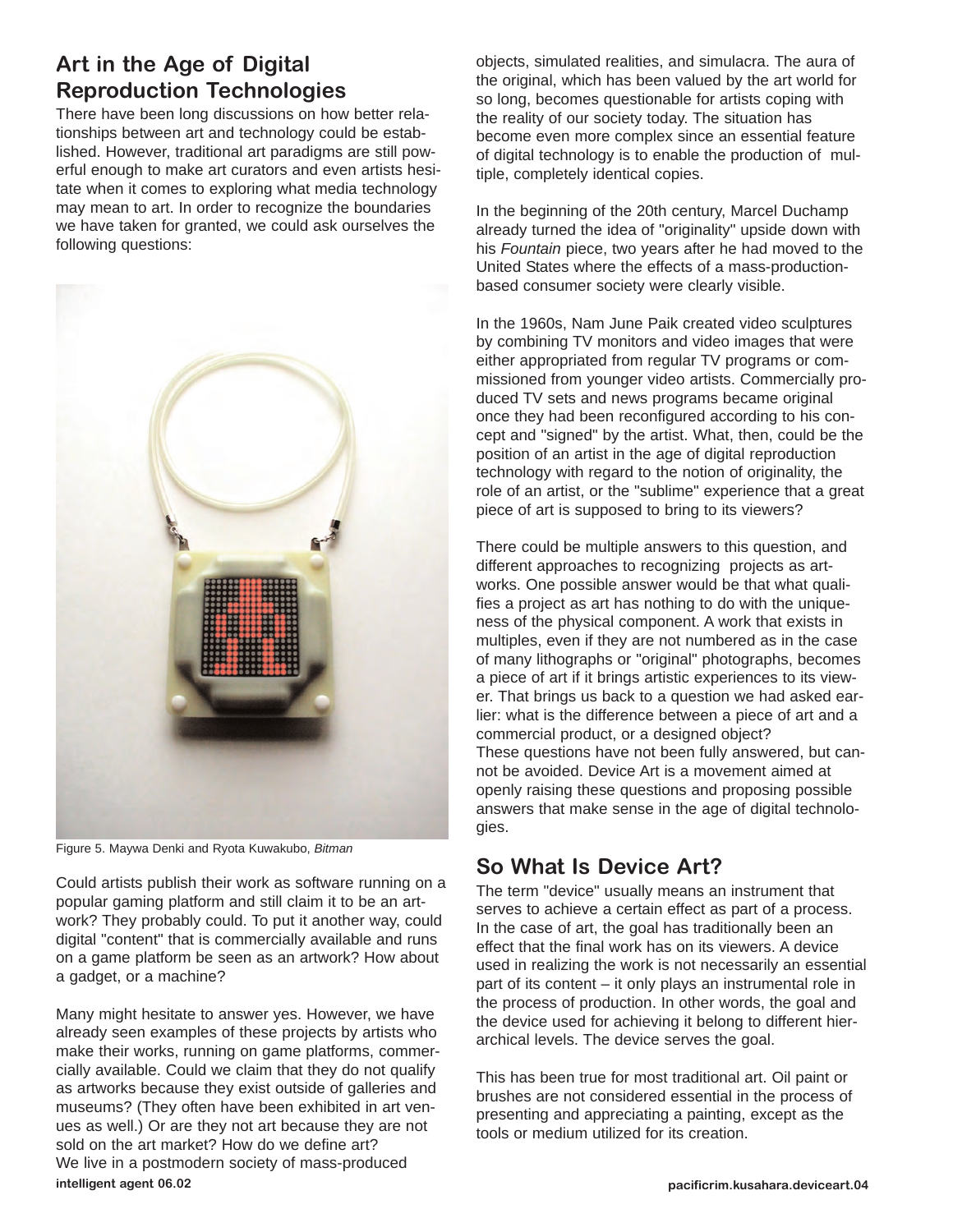**The role that media art plays in art history has not been thoroughly explored, and questions raised by people such as Walter Benjamin, Jean Baudrillard, Marcel Duchamp and Nam June Paik have not been fully answered in a media art context.**

However, this no longer remains true when it comes to art forms such as interactive installations. The choice of technology has a significant impact on the theme and concept of media art for several reasons. Artists might use media technology in order to express their thoughts on the social / political / cultural ramifications of the technology. The experience provided by an artwork also depends on the technology used. In the case of interactive art, visitors / users touch and manipulate the artwork instead of contemplating a static painting on the wall. Devices are often involved in the experience of an artwork.

As a concept, Device Art is rooted in the analysis of the key role that devices play in certain types of art, that is, artworks involving hardware (a device) specifically designed to realize the artistic concept. The device itself can become the content. Technology is not hidden, its function is visible and easy to understand, while it still brings about a sense of wonder. Well designed interfaces made of the right materials facilitate interaction for users, often in a playful manner.

To summarize, a device could be the "body" of an artwork that offers an artistic experience to its users / participants. In other words, the "resulting" experience cannot be separated from the device specifically designed or chosen to enable this experience. Producing multiple copies of such work and distributing it as a commercial product makes it accessible to a wider audience, provided the piece is designed in such a manner that anyone could use and enjoy it. An artist's concept could become a part of people's lives, rather than being kept in museums and galleries. Why not share art with more people?

Interestingly enough, these ideas sound familiar to the Japanese. Cultural traditions such as the tea ceremony, flower arrangements etc. are based on this understanding. It is obvious that the goal of a tea ceremony is not to just enjoy a cup of tea. The importance lies in the whole experience, including the process and the devices used, such as teaspoons and bowls. These tools are functional and made of appropriate materials, and yet there is something more to them than just usefulness. We know that refined tools can make one's life easier. They also serve as a medium in communicating with others. In a tea ceremony, correctly chosen devices change the whole experience.

This could also be applied to art. It is problematic to separate devices from experiences if the experience is only possible through the use of devices consciously chosen for their purpose. This obviously does not only hold true for Japanese media art, but the underlying idea is already part of Japanese culture.

#### **Conclusion**

The role that media art plays in art history has not been thoroughly explored, and questions raised by people such as Walter Benjamin, Jean Baudrillard, Marcel Duchamp and Nam June Paik have not been fully answered in a media art context. Fluxus and Neo-dada artists used Xerox machines to investigate what multiple copies might mean to art, but we have not yet found a coherent art paradigm for capturing the impact of the age of digital reproduction technologies.

Device Art is a concept that pushes the boundaries of media art and inherits the legacy of the experiments artists have been conducting with media technologies. By raising questions regarding possible relationships between art and technology, the role of hardware-based devices, and the borders between art and its related fields, and creating a common ground for artists and engineers to work together as equals, we might find some answers with regard to future directions rather than the past.

We are hoping that Device Art could bring an alternative point of view to art history. We use Japanese art history and visual culture for reference in order toilluminate our approach and how the above-mentioned questions relate to each other. However, what we find in the end might be a global model. Japanese art history just happened to provide a background that allowed artists to think differently.

Media art is a more recent development in art. Device art tries to push media even further. By doing so, it might help to gain a better understanding of the meaning and role of art in a media society.

Machiko Kusahara Waseda University 1-104 Totsukamachi Shinjuku-ku Tokyo, 169-8050, JAPAN http://www.waseda.jp/top/index-e.html